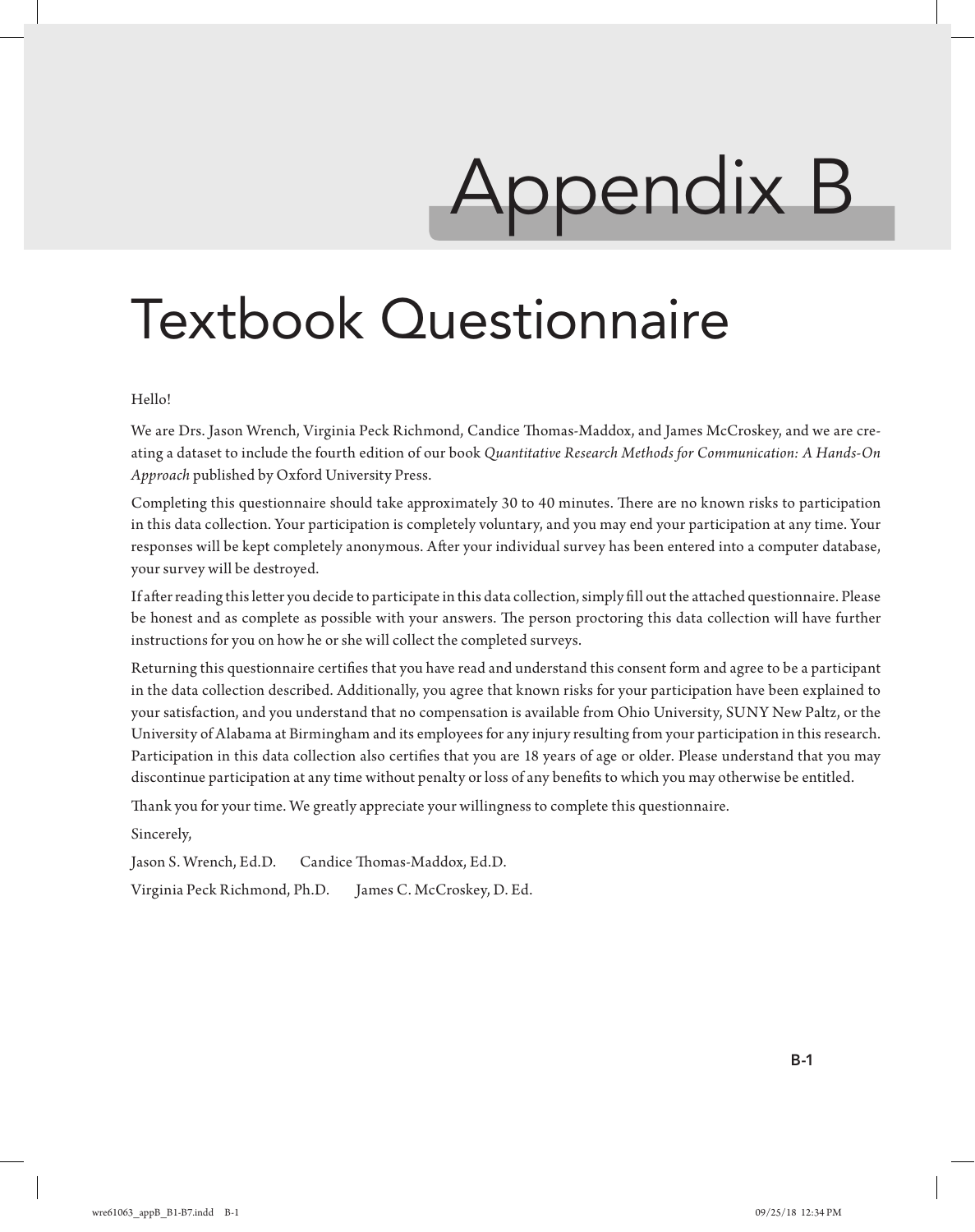# **B-2** APPENDIX B TEXTBOOK QUESTIONNAIRE

**Instructions:** This instrument is composed of 24 statements concerning feelings about communicating with others. Please indicate the degree to which each statement applies to you by marking whether you:

| <b>Strongly Disagree</b> Disagree | <b>Neutral</b> | Agree | <b>Strongly Agree</b> |
|-----------------------------------|----------------|-------|-----------------------|
|                                   |                |       |                       |

- 1. I dislike participating in group discussions.
- 2. Generally, I am comfortable while participating in group discussions.
- 3. I am tense and nervous while participating in group discussions.
- 4. I like to get involved in group discussions.
- 5. Engaging in a group discussion with new people makes me tense and nervous.
- 6. I am calm and relaxed while participating in group discussions.
- 7. Generally, I am nervous when I have to participate in a meeting.
- 8. Usually, I am comfortable when I have to participate in a meeting.
- 9. I am very calm and relaxed when I am called upon to express an opinion at a meeting.
- 10. I am afraid to express myself at meetings.
- 11. Communicating at meetings usually makes me uncomfortable.
- $\pm$  12. I am very relaxed when answering questions at a meeting.
- 13. While participating in a conversation with a new acquaintance, I feel very nervous.
- 14. I have no fear of speaking up in conversations.
- 15. Ordinarily, I am very tense and nervous in conversations.
- 16. Ordinarily, I am very calm and relaxed in conversations.
- 17. While conversing with a new acquaintance, I feel very relaxed.
- 18. I'm afraid to speak up in conversations.
- 19. I have no fear of giving a speech.
- 20. Certain parts of my body feel very tense and rigid while giving a speech.
- 21. I feel relaxed while giving a speech.
- 22. My thoughts become confused and jumbled when I am giving a speech.
- $-23$ . I face the prospect of giving a speech with confidence.
- 24. While giving a speech, I get so nervous I forget facts I really know.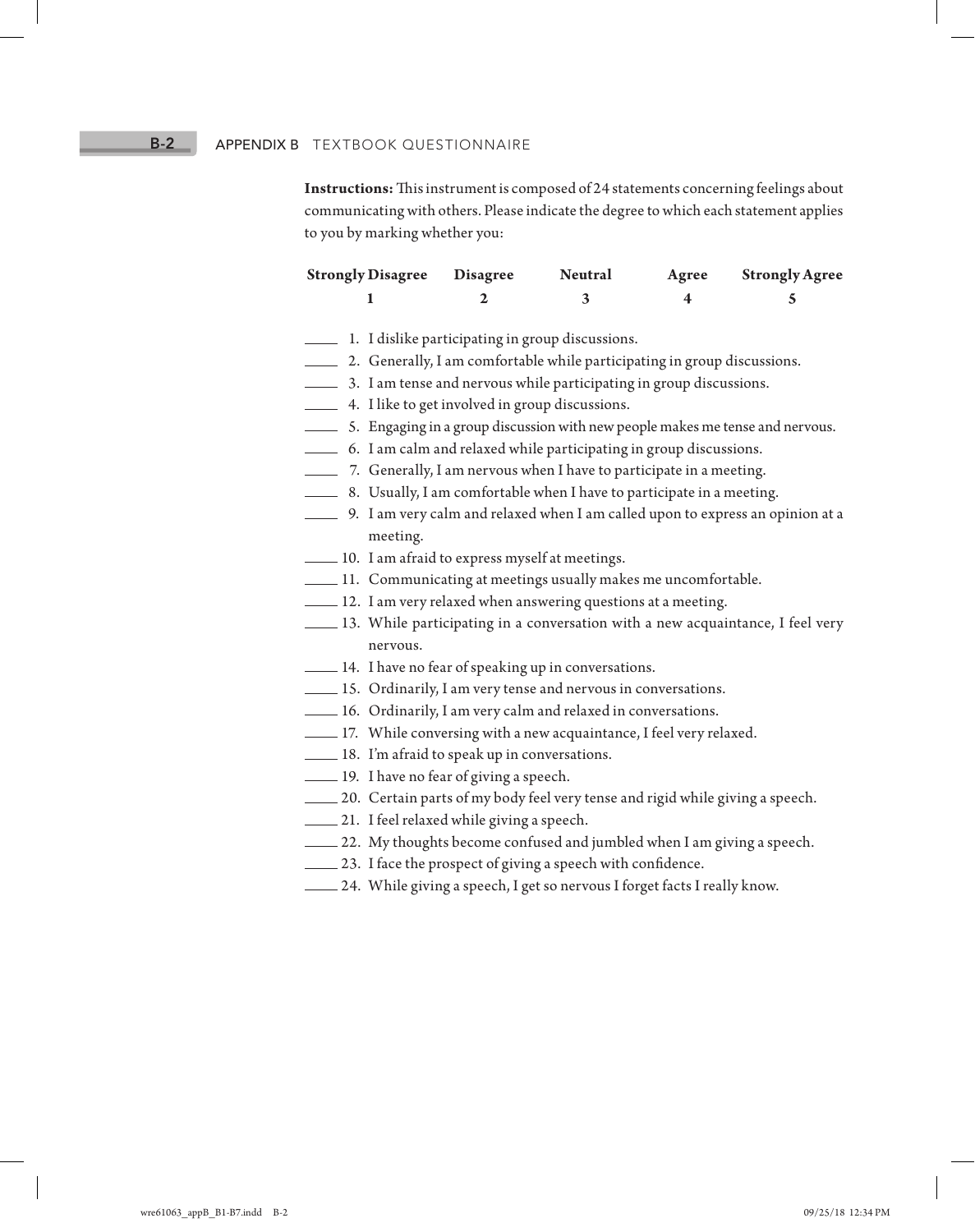**Instructions:** In the next group of statements are items that relate to the cultures of different parts of the world. Work quickly, and record your first reaction to each item. There are no right or wrong answers. Please indicate the degree to which you agree or disagree with each item using the following five-point scale:

| <b>Strongly Disagree Disagree</b> | <b>Neutral</b> | Agree | <b>Strongly Agree</b> |
|-----------------------------------|----------------|-------|-----------------------|
|                                   |                |       |                       |

- 1. Most other cultures are backward compared to my culture.
- 2. My culture should be the role model for other cultures.
- 3. People from other cultures act strangely when they come to my culture.
- 4. Lifestyles in other cultures are just as valid as those in my culture.
- 5. Other cultures should try to be more like my culture.
- 6. I am not interested in the values and customs of other cultures.
- 7. People in my culture could learn a lot from people in other cultures.
- 8. Most people from other cultures just don't know what's good for them.
- 9. I respect the values and customs of other cultures.
- 10. Other cultures are smart to look up to our culture.
- 11. Most people would be happier if they lived like people in my culture.
- 12. I have many friends from different cultures.
- 13. People in my culture have just about the best lifestyles anywhere.
- 14. Lifestyles in other cultures are not as valid as those in my culture.
- 15. I am very interested in the values and customs of other cultures.
- 16. I apply my values when judging people who are different.
- 17. I see people who are similar to me as virtuous.
- 18. I do not cooperate with people who are different.
- 19. Most people in my culture just don't know what is good for them.
- 20. I do not trust people who are different.
- $\equiv$  21. I dislike interacting with people from different cultures.
- 22. I have little respect for the values and customs of other cultures.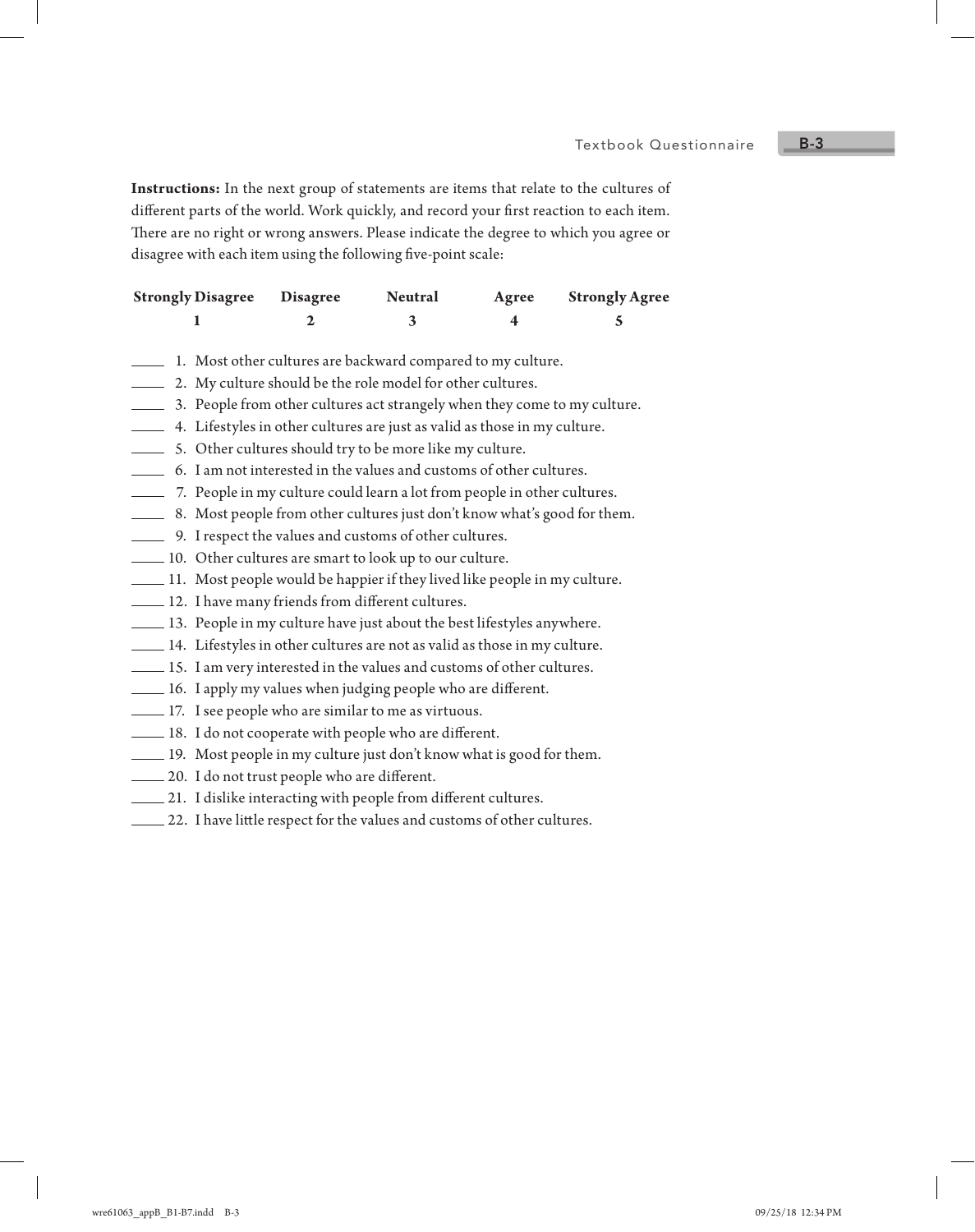# **B-4** APPENDIX B TEXTBOOK QUESTIONNAIRE

**Instructions:** The following statements apply to how people communicate humor when relating to others. Indicate the degree to which each of these statements applies to you by filling in the number of your response in the blank before each item:

| <b>Strongly Disagree</b> Disagree | <b>Neutral</b> | Agree | <b>Strongly Agree</b> |
|-----------------------------------|----------------|-------|-----------------------|
|                                   |                |       |                       |

- 1. I regularly communicate with others by joking with them.
- 2. People usually laugh when I make a humorous remark.
- 3. I am not funny or humorous.
- 4. I can be amusing or humorous without having to tell a joke.
- 5. Being humorous is a natural communication orientation for me.
- 6. I cannot relate an amusing idea well.
- 7. My friends would say that I am a humorous or funny person.
- 8. People don't seem to pay close attention when I am being funny.
- 9. Even funny ideas and stories seem dull when I tell them.
- 10. I can easily relate funny or humorous ideas to the class.
- 11. I would say that I am not a humorous person.
- 12. I cannot be funny, even when asked to do so.
- 13. I relate amusing stories, jokes, and funny things very well to others.
- 14. Of all the people I know, I am one of the "least" amusing or funny persons.
- 15. I use humor to communicate in a variety of situations.
- 16. On a regular basis, I do not communicate with others by being humorous or entertaining.

**Instructions:** The following statements describe the ways some people behave while talking with or to others. Please indicate in the space at the left of each item the degree to which you believe the statement applies **to you**. Please use the following five-point scale:

| <b>Never</b>             | <b>Rarely</b> | Occasionally                                                   | Often | Very Often                                                          |
|--------------------------|---------------|----------------------------------------------------------------|-------|---------------------------------------------------------------------|
| 1                        | 2             | 3                                                              | 4     | 5                                                                   |
|                          |               | 1. I use my hands and arms to gesture while talking to people. |       |                                                                     |
|                          |               |                                                                |       | 2. I touch others on the shoulder or arm while talking to them.     |
|                          |               | 3. I use a monotone or dull voice while talking to people.     |       |                                                                     |
| $\overline{\phantom{a}}$ |               | 4. I look over or away from others while talking to them.      |       |                                                                     |
|                          |               |                                                                |       | 5. I move away from others when they touch me while we are talking. |
|                          |               | 6. I have a relaxed body position when I talk to people.       |       |                                                                     |
|                          |               | - 7. I frown while talking to people.                          |       |                                                                     |
|                          |               |                                                                |       |                                                                     |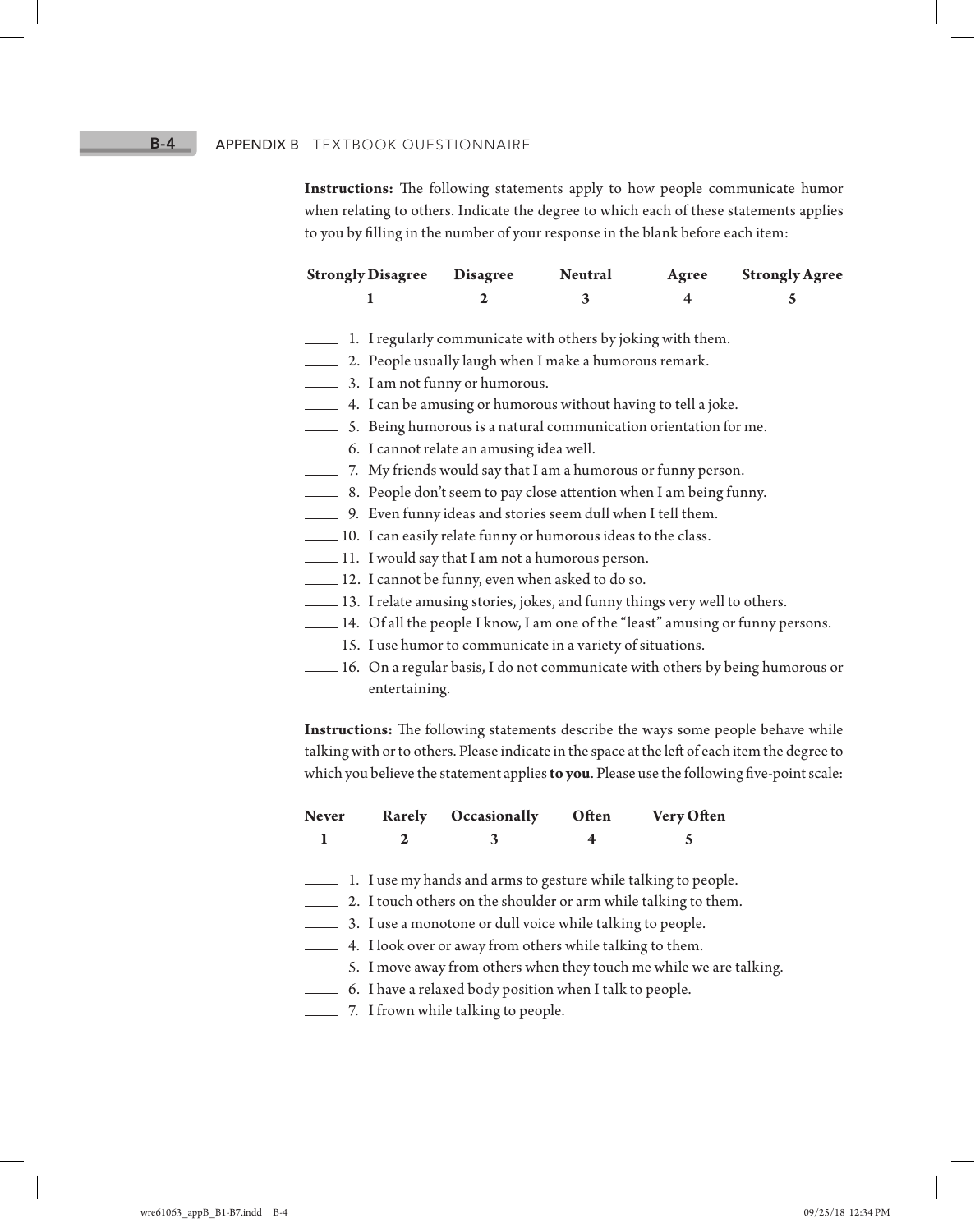Textbook Questionnaire B-5

- **EXECUTE:** 8. I avoid eye contact while talking to people.
- 9. I have a tense body position while talking to people.
- 10. I sit close or stand close to people while talking with them.
- 11. My voice is monotonous or dull when I talk to people.
- $\perp$  12. I use a variety of vocal expressions when I talk to people.
- 13. I gesture when I talk to people.
- 14. I am animated when I talk to people.
- 15. I have a bland facial expression when I talk to people.
- 16. I move closer to people when I talk to them.
- 17. I look directly at people while talking to them.
- $\perp$  18. I am stiff when I talk to people.
- 19. I have a lot of vocal variety when I talk to people.
- 20. I avoid gesturing while I am talking to people.
- 21. I lean toward people when I talk to them.
- 22. I maintain eye contact with people when I talk to them.
- 23. I try not to sit or stand close to people when I talk with them.
- 24. I lean away from people when I talk to them.
- 25. I smile when I talk to people.
- 26. I avoid touching people when I talk to them.

**Instructions:** The following questionnaire lists 20 personality characteristics. Please indicate the degree to which you believe each of these characteristics applies to you while interacting with others by marking whether you (5) *strongly agree that it applies*, (4) *agree that it applies*, (3) *are undecided*, (2) *disagree that it applies*, or (1) *strongly disagree that it applies*. There are no right or wrong answers. Work quickly; record your first impression.

- 1. helpful
- 2. defends own beliefs
- 3. independent
- 4. responsive to others
- 5. forceful
- 6. has strong personality
- 7. sympathetic
- 8. compassionate
- 9. assertive
- 10. sensitive to the needs of others
- 11. dominant
- 12. sincere
- **13.** gentle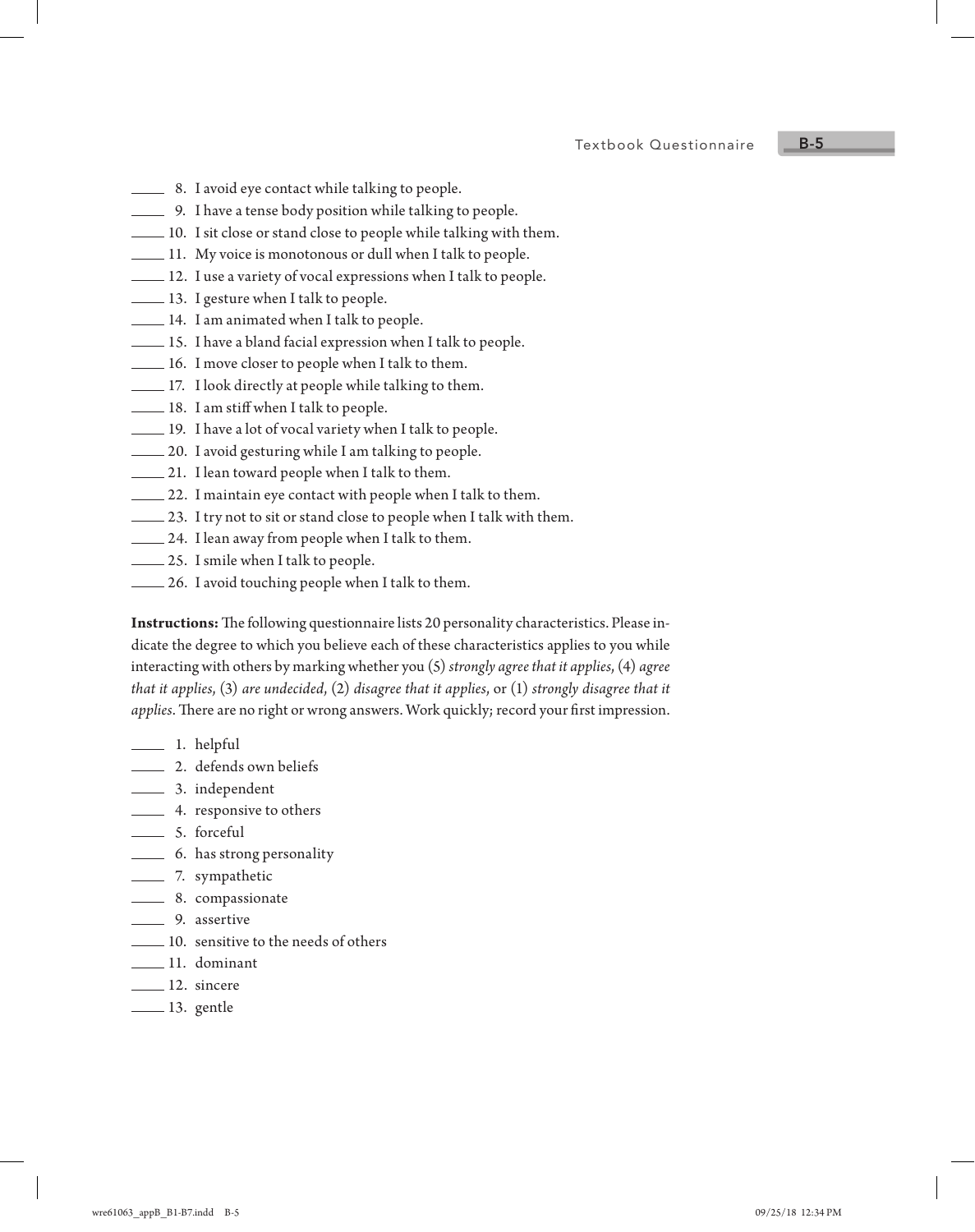# B-6 APPENDIX B TEXTBOOK QUESTIONNAIRE

- **14.** willing to take a stand
- $15.$  warm
- 16. tender
- **17.** friendly
- 18. acts as a leader
- **19.** aggressive
- **20.** competitive

**Instructions:** Below are 20 situations in which a person might choose to communicate or not to communicate. Presume you have completely free choice. Indicate the percentage of times you would choose to communicate in each type of situation in the space at the left of the item (0 = *never* to 100 = *always*).

- 1. Talk with a service station attendant
- **2.** Talk with a physician
- **3.** Present a talk to a group of strangers
- 4. Talk with an acquaintance while standing in line
- 5. Talk with a salesperson in a store
- 6. Talk in a large meeting of friends
- **2. Talk with a police officer**
- **8.** Talk in a small group of strangers
- 9. Talk with a friend while standing in line
- 10. Talk with a waiter/waitress in a restaurant
- 11. Talk in a large meeting of acquaintances
- $\equiv$  12. Talk with a stranger while standing in line
- $-13.$  Talk with a secretary
- 14. Present a talk to a group of friends
- 15. Talk in a small group of acquaintances
- 16. Talk with a garbage collector
- 17. Talk in a large meeting of strangers
- 18. Talk with a spouse (or girl/boyfriend)
- 19. Talk in a small group of friends
- 20. Present a talk to a group of acquaintances

wre61063\_appB\_B1-B7.indd B-6 09/25/18 12:34 PM